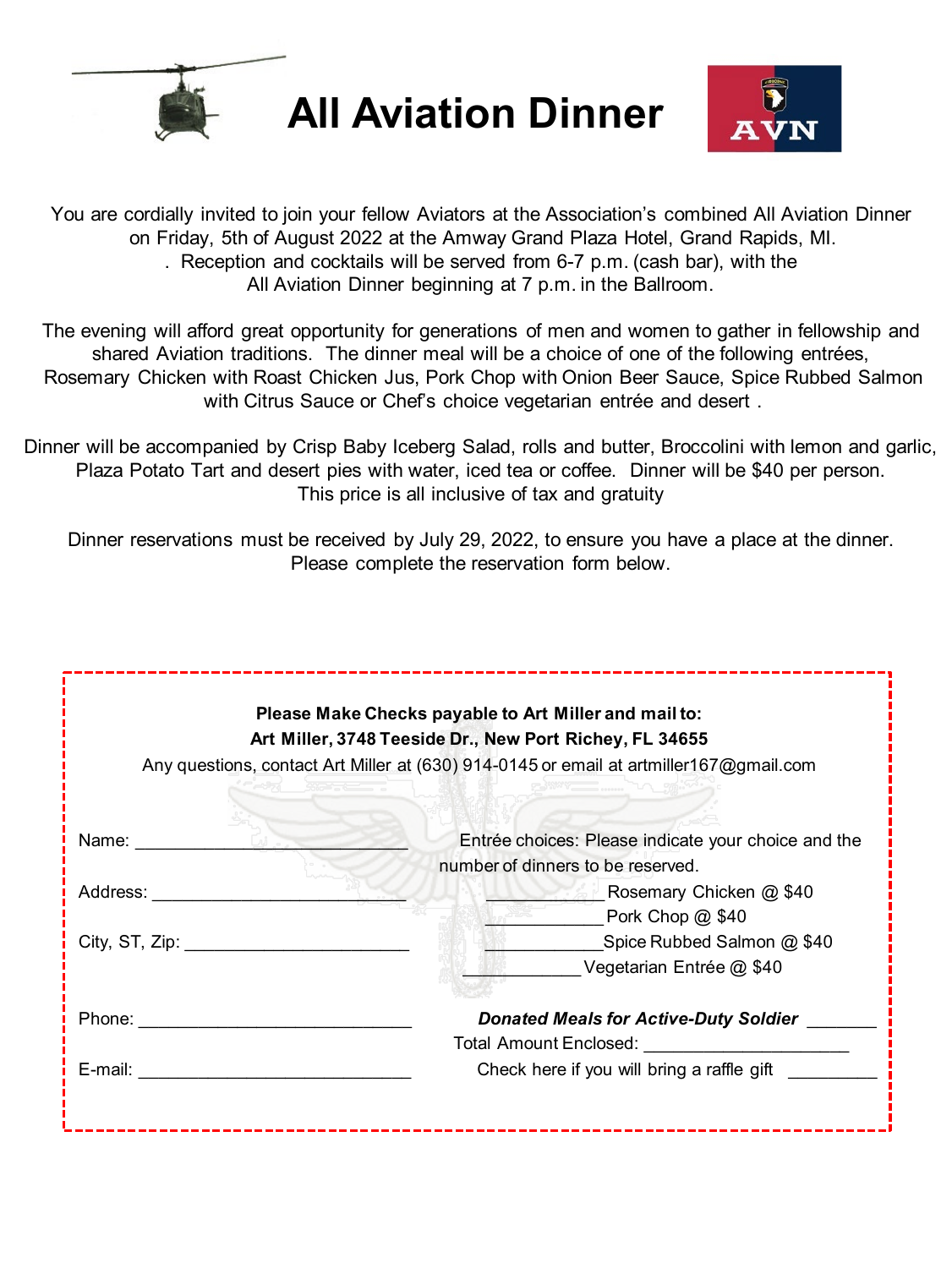

## **327th and 501st Regiments 101st Airborne Division Dinner**



You are cordially invited to join your fellow Veterans at the 327<sup>th</sup> and 501<sup>st</sup> Infantry Regimental Dinner on Friday, 5th of August 2022 at the Amway Grand Plaza Hotel, Grand Rapids, MI. Reception and cocktails will be served from 6-7 p.m. (cash bar), with the Regimental Dinner beginning at 7 p.m. in the Ballroom.

The evening will afford great opportunity for generations of men and women to gather in fellowship and shared Screaming Eagle traditions. The dinner meal will be a choice of one of the following entrées, Rosemary Chicken with Roast Chicken Jus, Pork Chop with Onion Beer Sauce, Spice Rubbed Salmon with Citrus Sauce or Chef's choice vegetarian entrée and desert .

Dinner will be accompanied by Crisp Baby Iceberg Salad, rolls and butter, Broccolini with lemon and garlic, Plaza Potato Tart and desert pies with water, iced tea or coffee. Dinner will be \$40 per person. This price is all inclusive of tax and gratuity

Dinner reservations must be received by July 29, 2022, to ensure you, your spouse and guests have a place at the dinner. Please complete the reservation form below.

| Please Make Checks payable to Fred Ranck and mail it no later than July 25, 2022 to:<br>Fred Ranck, 1214 East Wakeman Av, Wheaton, IL 60187 |                                                                                          |  |
|---------------------------------------------------------------------------------------------------------------------------------------------|------------------------------------------------------------------------------------------|--|
| Any questions, call Fred Ranck at 630.452.2250 or email at fredranck-htss@comcast.net                                                       |                                                                                          |  |
| Name: <b>Name</b>                                                                                                                           | Entrée choices: Please indicate your choice and the<br>number of dinners to be reserved. |  |
| Address:                                                                                                                                    | <b>Example 20 Rosemary Chicken @ \$40</b>                                                |  |
|                                                                                                                                             | Pork Chop $@$ \$40                                                                       |  |
| City, ST, Zip: $\frac{1}{2}$                                                                                                                | Spice Rubbed Salmon \$40                                                                 |  |
|                                                                                                                                             | Vegetarian Entrée @ \$40                                                                 |  |
| Phone: __________                                                                                                                           | Donation:<br>Total Amount Enclosed:                                                      |  |
| E-mail: $\qquad \qquad$                                                                                                                     | Check here if you will bring a raffle gift                                               |  |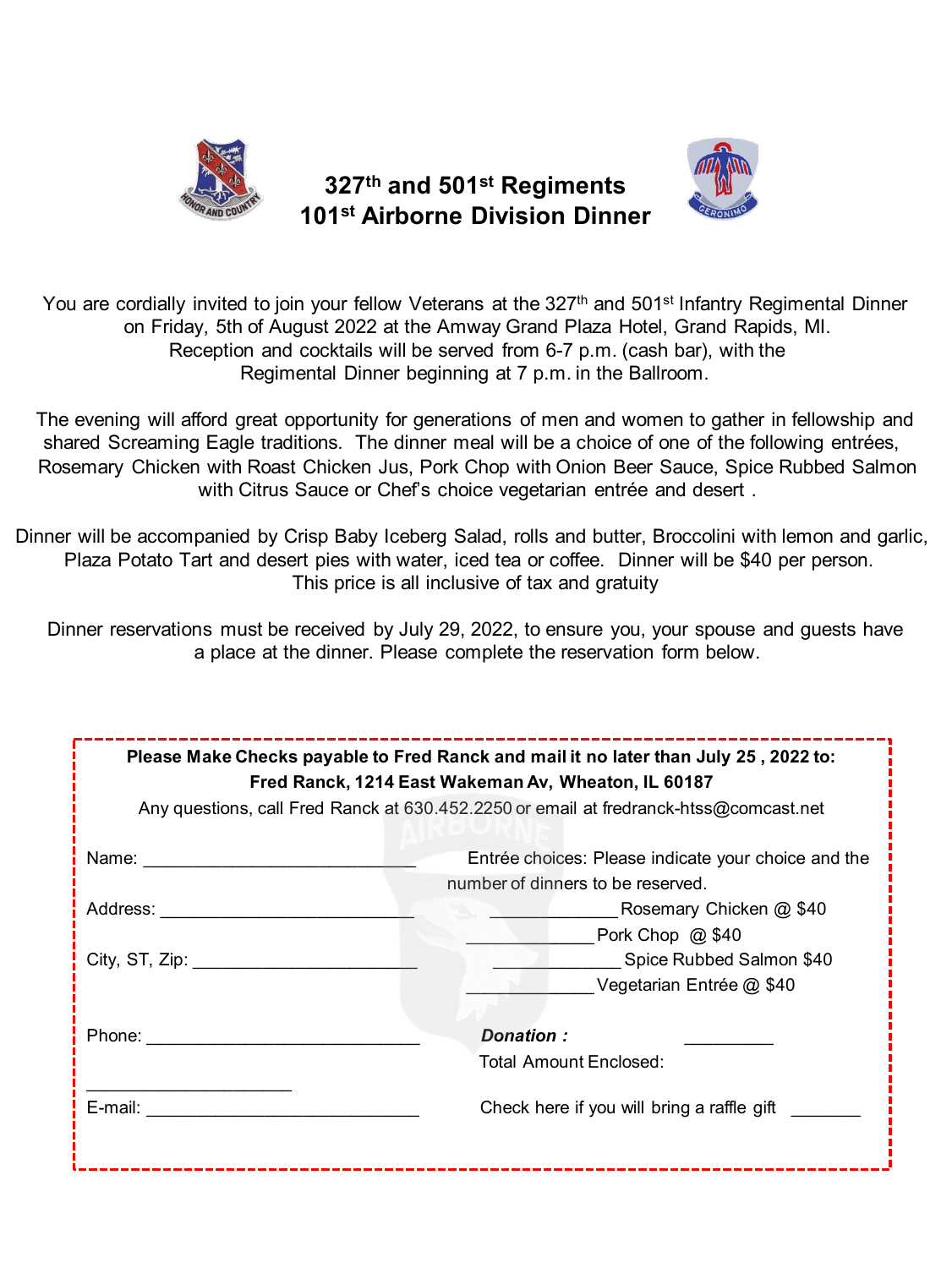

## **502nd Infantry Regiment and 2nd BCT 101st Airborne Division Dinner**



You are cordially invited to join your fellow Veterans at the Association's  $2<sup>nd</sup>$  Brigade Dinner on Friday, 5th of August 2022 at the Amway Grand Plaza Hotel, Grand Rapids, MI. Reception and cocktails will be served from 6-7 p.m. (cash bar), with the 502nd Regimental Dinner beginning at 7 p.m. in the Ballroom.

The evening will afford great opportunity for generations of men and women to gather in fellowship and shared Screaming Eagle traditions. The dinner meal will be a choice of one of the following entrées, Rosemary Chicken with Roast Chicken Jus, Pork Chop with Onion Beer Sauce, Spice Rubbed Salmon with Citrus Sauce or Chef's choice vegetarian entrée and desert .

Dinner will be accompanied by Crisp Baby Iceberg Salad, rolls and butter, Broccolini with lemon and garlic, Plaza Potato Tart and desert pies with water, iced tea or coffee. Dinner will be \$40 per person. This price is all inclusive of tax and gratuity

Dinner reservations must be received by July 29, 2022, to ensure you have a place at the dinner. Please complete the reservation form below.

| Please Make Checks payable to Alton E. Mabb Jr. and mail to:<br>Alton E. Mabb Jr., 15886 Baxter Creek, Jacksonville, FL 32218<br>Any questions, call Alton E. Mabb Jr. at (906) 696-4011 or email at deucerecon@aol.com        |                                                              |  |
|--------------------------------------------------------------------------------------------------------------------------------------------------------------------------------------------------------------------------------|--------------------------------------------------------------|--|
|                                                                                                                                                                                                                                | Entrée choices: Please indicate your choice and the          |  |
| Address:                                                                                                                                                                                                                       | number of dinners to be reserved.<br>Rosemary Chicken @ \$40 |  |
|                                                                                                                                                                                                                                | Pork Chop @ \$40                                             |  |
| City, ST, Zip: $\frac{1}{2}$                                                                                                                                                                                                   | Spice Rubbed Salmon @ \$40                                   |  |
|                                                                                                                                                                                                                                | Vegetarian Entrée @ \$40                                     |  |
| Phone: the contract of the contract of the contract of the contract of the contract of the contract of the contract of the contract of the contract of the contract of the contract of the contract of the contract of the con | Donated Meal for Active-Duty Soldier                         |  |
|                                                                                                                                                                                                                                | Total Amount Enclosed: ______________________                |  |
| E-mail: ___________________________                                                                                                                                                                                            | Check here if you will bring a raffle gift                   |  |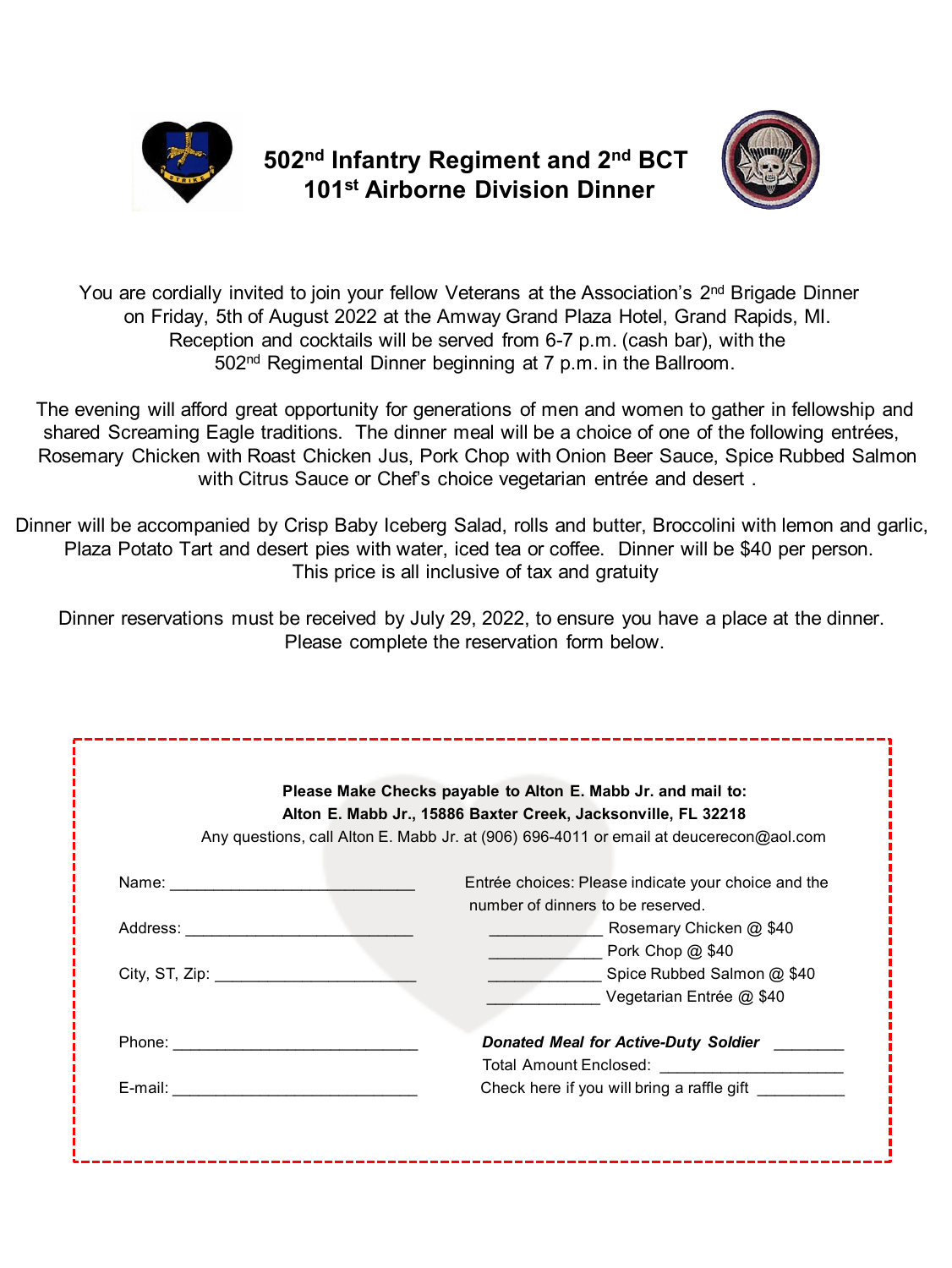

## **187th Infantry Regiment and 3rd BCT 101st Airborne Division Dinner**



You are cordially invited to join your fellow Veterans at the 187<sup>th</sup> Infantry and 3<sup>rd</sup> BCT Dinner on Friday, 5th of August 2022 at the Amway Grand Plaza Hotel, Grand Rapids, MI. Reception and cocktails will be served from 6-7 p.m. (cash bar), with the Dinner beginning at 7 p.m. in the Ballroom.

The evening will afford great opportunity for generations of men and women to gather in fellowship and shared traditions. The dinner meal will be a choice of one of the following entrées, Rosemary Chicken with Roast Chicken Jus, Pork Chop with Onion Beer Sauce, Spice Rubbed Salmon with Citrus Sauce or Chef's choice vegetarian entrée and desert .

Dinner will be accompanied by Crisp Baby Iceberg Salad, rolls and butter, Broccolini with lemon and garlic, Plaza Potato Tart and desert pies with water, iced tea, or coffee. Dinner will be \$40 per person. This price is all inclusive of tax and gratuity

Dinner reservations must be received by July 29, 2022, to ensure you have a place at the dinner. Please complete the reservation form below or register online at www.rakkasanassociation.org

| Please Make Checks payable to National Rakkasan Association and mail to:<br>Erik Lind, 2606 Cebo Cove, Austin, TX 78745<br>Any questions, call (513) 404-4364 or email at Lnghorn63@yahoo.com |                                                                                                                      |  |
|-----------------------------------------------------------------------------------------------------------------------------------------------------------------------------------------------|----------------------------------------------------------------------------------------------------------------------|--|
| Name:                                                                                                                                                                                         | Entrée choices: Please indicate your choice and the                                                                  |  |
|                                                                                                                                                                                               | number of dinners to be reserved.                                                                                    |  |
| Address:                                                                                                                                                                                      | Rosemary Chicken @ \$40                                                                                              |  |
|                                                                                                                                                                                               | Pork Chop @ \$40                                                                                                     |  |
| City, ST, Zip: $\_\_$                                                                                                                                                                         | Spice Rubbed Salmon @ \$40                                                                                           |  |
|                                                                                                                                                                                               | Vegetarian Entrée @ \$40                                                                                             |  |
| Phone:<br>E-mail:                                                                                                                                                                             | Donated Meals for Active-Duty Soldier<br><b>Total Amount Enclosed:</b><br>Check here if you will bring a raffle gift |  |
|                                                                                                                                                                                               |                                                                                                                      |  |